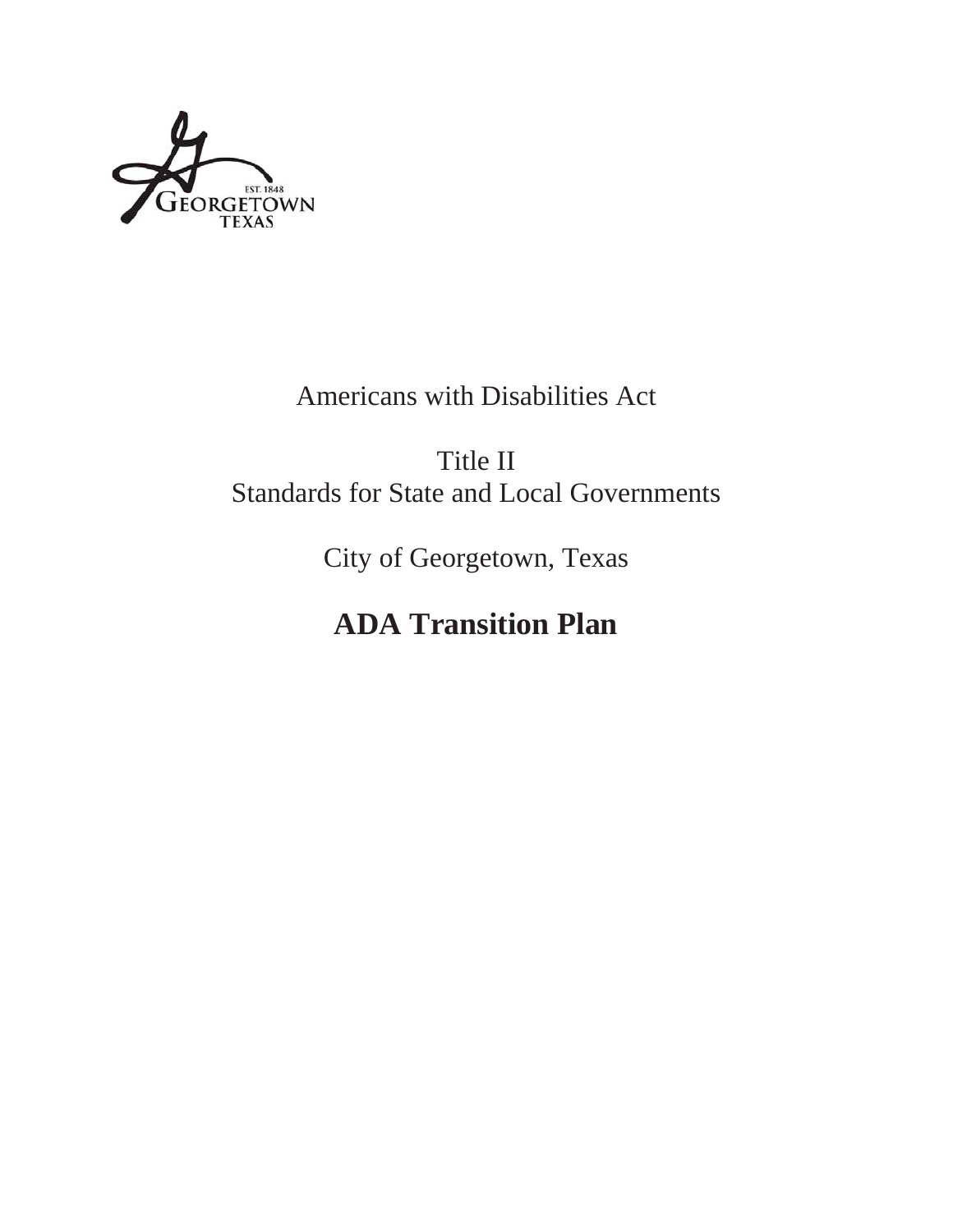#### **PART I - INTRODUCTION TO THE ADA**

The Americans with Disabilities Act (ADA) was enacted on July 26, 1990 and provides comprehensive rights and protections for individuals with disabilities in the areas of employment, public accommodations, state and local government services, and telecommunications. The ADA covers individuals with physical or mental impairments that substantially limit a major life activity, persons with a record of such impairment, and persons regarded or perceived as having such impairment. The law was designed to ensure that persons of all abilities have equality of opportunity, economic self-sufficiency, full participation in American life, and independent living.

To ensure that the fundamental goal of the American with Disabilities Act is met, Title II of the ADA requires state and local governments to make their programs and services accessible to persons with disabilities. This requirement extends not only to physical access at government facilities, programs, and events, but also to policy changes that governmental entities must make to ensure that all people with disabilities can take part in, and benefit from, the programs and services of the state and local governments. In addition, governmental entities must ensure effective communication, including the provision of necessary auxiliary aids and services so that individuals with disabilities can participate in civic life.

The Title II regulations cover "public entities." Public entities include any state or local government and any of its departments and agencies. All activities, services, and programs of public entities are covered, including activities of state legislatures and courts, town meetings, police and fire departments, motor vehicle licensing, and employment.

# **PART II - CITY COMPLIANCE WITH THE ADA**

Title II requires city governments to ensure that each of its programs, services and activities, when viewed in their entirety, are accessible to people with disabilities. This emphasis on access to programs, as opposed to access to buildings or facilities, distinguishes the requirements for public entities from those for private places of public accommodation. In providing access, city governments are not required to take any action that would result in a fundamental alteration to the nature of any program, service or activity or that would result in undue financial and administrative burdens. If an action would result in such an alteration or such burdens, the City must take any other action it can to ensure that people with disabilities receive the benefits and services of the program or activity.

Program Access covers the entire range of city services and programs, including as an example appropriate access along sidewalks and at intersections in the public right of way, access to a city building or facility such as City Council Chambers, the ability to pay a utility bill, or to access a Parks and Recreation Facility. Program Access may be achieved in a variety of ways: city governments may choose to make structural changes to existing facilities to achieve access; or it can pursue a variety of non-structural alternatives to achieve program accessibility. For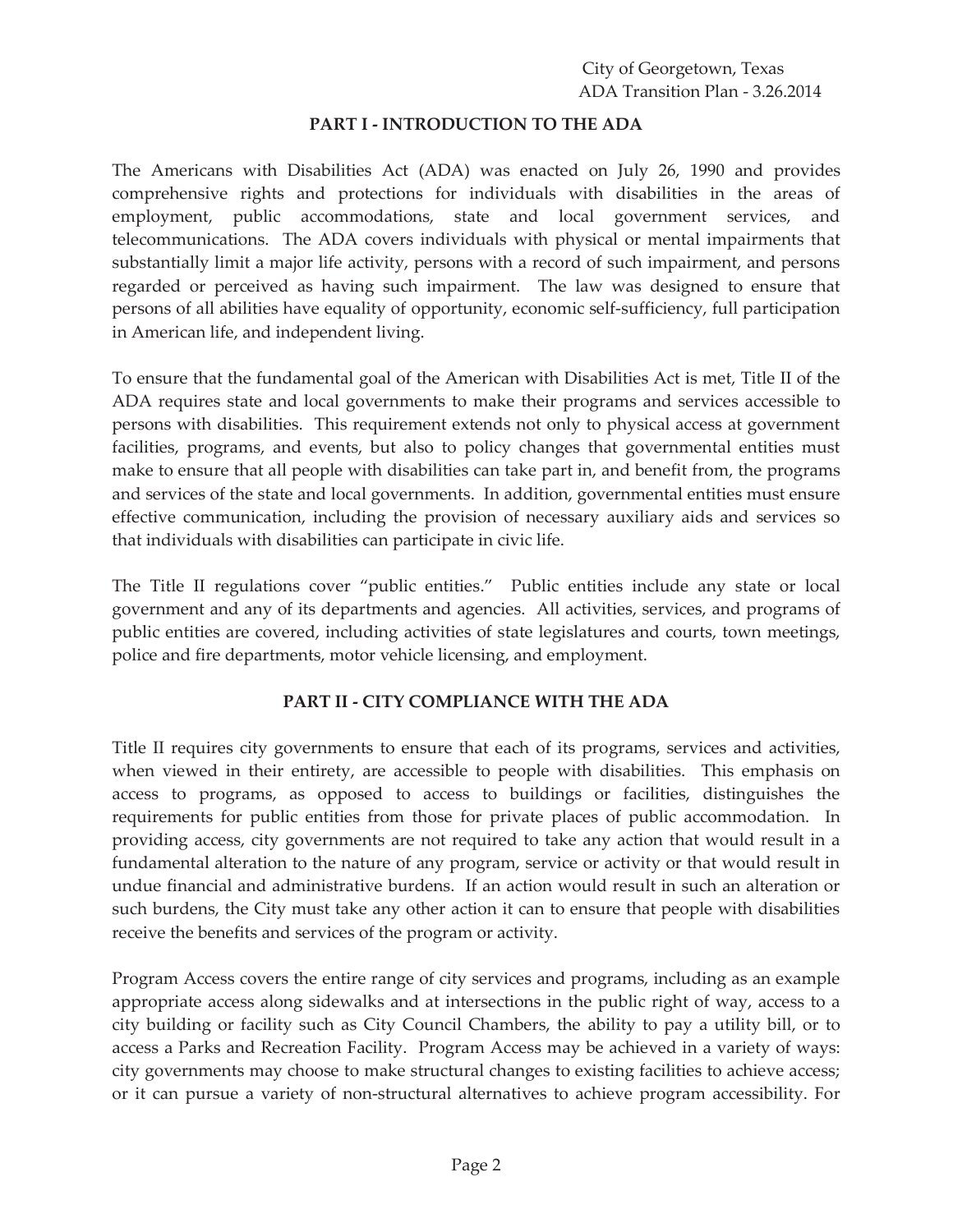City of Georgetown, Texas ADA Transition Plan - 3.26.2014

example, city governments may choose to renovate a non-accessible building, relocate services to an accessible level of a building or to another building that is fully accessible, or to deliver services in an alternate accessible manner. When choosing among possible methods of achieving program access, however, city governments must give priority to the choices that offer programs, services and activities in the most integrated setting appropriate.

The City of Georgetown is committed to ensuring that its programs, services and activities are accessible to persons with disabilities in compliance with Title II. The City of Georgetown will not discriminate on the basis of disability regarding employment and services or programs provided by the municipality. Additionally, the City of Georgetown will inform individuals that reasonable accommodation will be provided and that protections against discrimination are provided by the Americans with Disabilities Act.

#### **PART III - TRANSITION PLAN ELEMENTS**

New construction in the City shall be constructed in accordance with the applicable ADA Standards for Accessible Design. This Transition Plan addresses renovations or modifications required to achieve Program Accessibility. The Transition Plan is required to identify physical obstacles in the City that limit accessibility to its programs or activities to individuals with disabilities; describe in detail the methods that will be used to make all public facilities accessible; specify the schedule for taking the steps necessary to achieve compliance in making the facilities accessible; and indicate the official responsible for implementation of the plan.

# **SIDEWALKS, CURB RAMPS, INTERSECTIONS AND STREETS**

The City of Georgetown recognizes that pedestrian walkways or sidewalks often play a key role in providing access to government programs and services and to the goods and services offered to the public by private businesses. When walkways cross a curb at intersections, a ramp or sloped surface is needed. Curb ramps allow people with mobility impairments to gain access to the sidewalks and to pass through center islands in streets.

All newly constructed or repaired curb ramps are designed and constructed in compliance with the applicable ADA Standards for Accessible Design. When the City constructs new roads or alters existing roads, it is committed to installing curb ramps where public walkways cross curbs at intersections. Without the required curb ramps, sidewalk travel in Georgetown may be dangerous, difficult, and in some cases impossible for people who use wheelchairs, scooters and other mobility aids to navigate. Likewise, when new sidewalks or walkways are built or altered, the City is committed to ensuring that curb ramps or sloped areas are provided wherever they intersect with streets or roads.

At existing roads and sidewalks that are not being altered, the City may choose in some cases to construct curb ramps at every point where a pedestrian walkway intersects a curb, or it may chose to provide curb ramps at only select corners or at other locations if equal access to the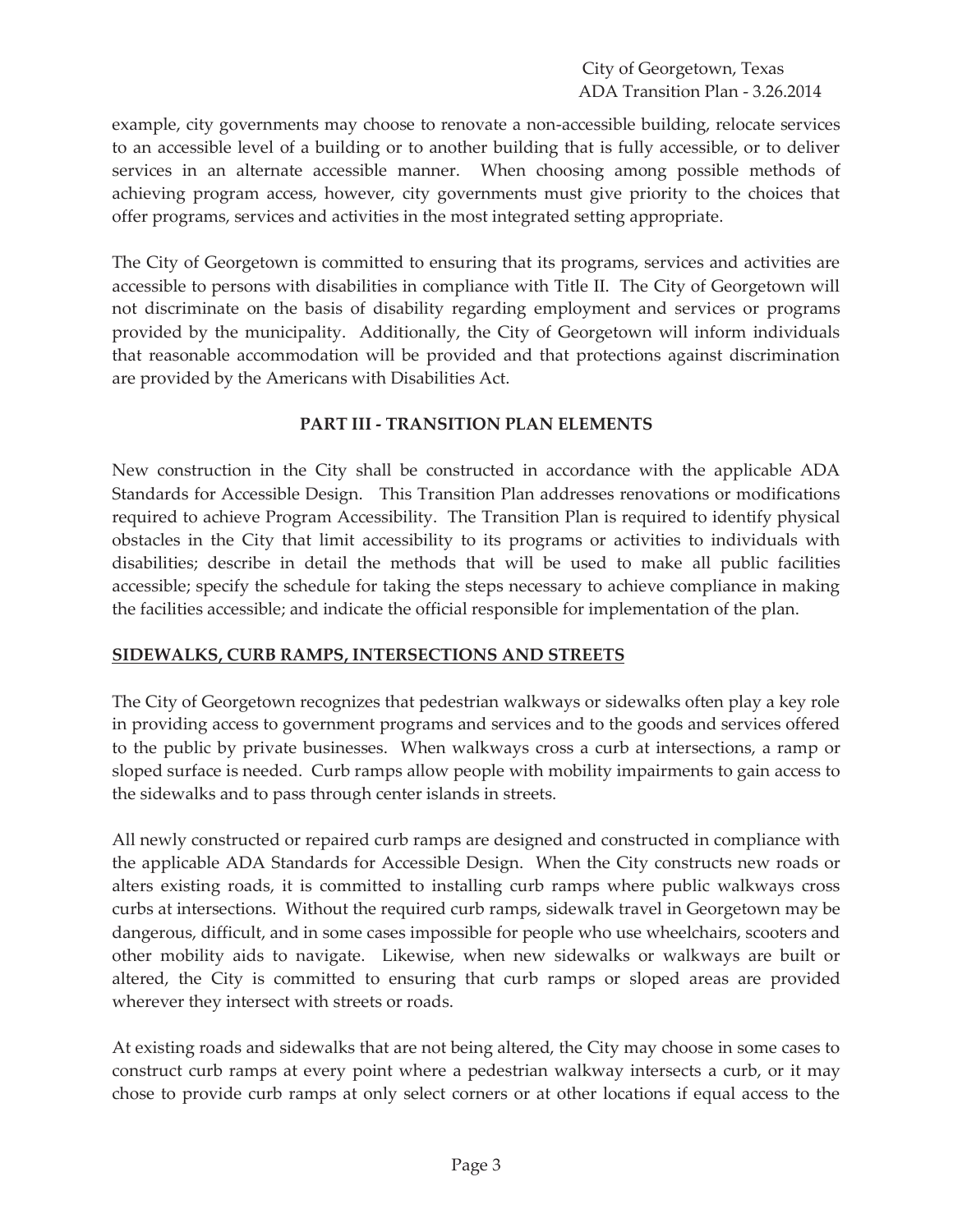programs served by these walkways can be ensured. Alternative routes to buildings that make use of existing curb ramps may be acceptable when people with disabilities must only travel a marginally longer route.

Transportation Services is committed to evaluating on-street parking for ADA compliance and to investigate and act on opportunities to improve access to public walkways and facilities on all Capital Improvement projects. A City Sidewalk Study was conducted in 2001. Since that time, significant improvements have been made to miles of sidewalks, countless curb ramps, street parking and intersections throughout the City to facilitate accessibility and access to persons with disabilities. Current and planned improvement projects include:

- Austin Avenue Sidewalk from Georgetown High School and the Recreation Center
- CDBG Annual Parking Program
- Street Maintenance Ramp Upgrade/Installation
- Street Parking Around the Courthouse after Resurfacing
- $\bullet$  6<sup>th</sup> Street Sidewalk Improvements
- $\bullet$  9<sup>th</sup> Street Sidewalk Improvements
- Tin Barn Alley Sidewalk Improvements

The City also currently accommodates requests for unplanned curb ramps and sidewalks and for emergency repairs. A dedicated budget should be developed and funded for such unplanned contingencies.

The City is currently planning a 2014 Sidewalk Study. The Sidewalk Study will include identification of sidewalk conditions that are not in compliance with Title II.

# **PUBLIC BUILDINGS AND PARKING LOTS**

Georgetown Support Services ensures application of ADA Standards for Accessible Designs to all new construction, remodels, renovations and alterations of public buildings and public parking areas. In addition, public buildings and public parking areas are maintained for ADA compliance. Examples include:

- An ADA ramp on the sidewalk at the City Council Chambers was installed 8 years ago.
- An accessible door was installed in the GMC Building lobby last year.
- The Tennis Center locker room area is being remodeled this year. The sidewalks going down to the court have been identified as a future project for compliance.
- Buildings that do not have automatic door openers meet the ADA pull requirements.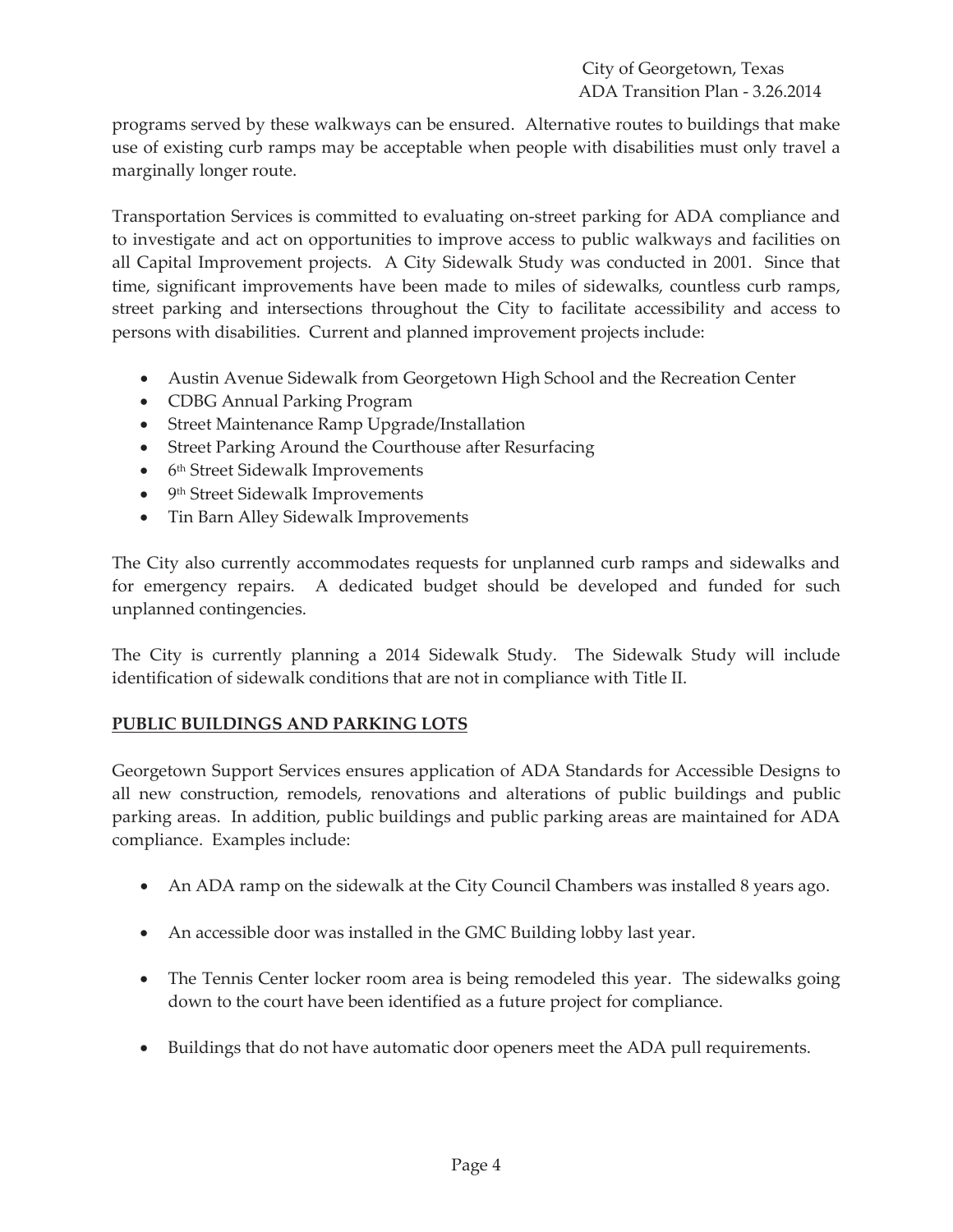• Public and facility parking lots are maintained to ensure that stripping and signage is visible for accessibility.

Georgetown Support Services is committed to maintaining public buildings and public parking for ADA compliance and to investigate and act on opportunities to improve access to public facilities on all Capital Improvement Projects. The Feasibility Study will identify any public facility and public parking deficiencies.

# **PARKS AND RECREATION FACILITIES**

Georgetown Parks and Recreation is committed to providing access to recreational areas and programs for persons with disabilities. The Parks and Recreation Department's Capital Improvement Plan identifies park renovation projects to provide ADA compliance. Additionally, the City will ensure facilities are in compliance as they are altered or replaced.

# **Current Projects (2013/2014)**

- Creative Playscape Replacement
- River Ridge Pool Renovations
- San Gabriel Trail Additions
- Chautauqua Park Renovations
- San Jose Park Renovations
- Rowan Park Development
- Madrone Park Development
- Old Town Park Renovations (Completed)

# **Future Projects (Proposed 2014/2015)**

- VFW Renovations
- Williams Drive Park Renovations
- **•** Emerald Springs Park Renovations
- San Gabriel Park Renovations

# **EFFECTIVE COMMUNICATION**

The City is committed to maintaining an effective means of communication with the public through public media, public meetings and project notification. Twenty years ago, interactions with the City often required a physical trip to a City facility to make a payment, request information, or attend a meeting. The City now uses its website, social media, and other communication tools to increase outreach and reduce barriers to access City services and information. Below are some of the ways that online services are providing access to City information and services for those with mobility limitations.

**City Council Meetings:** The City began broadcasting meetings on tape delay in 1996 on local access cable channel 10. In 2009, the City began streaming City Council meetings live on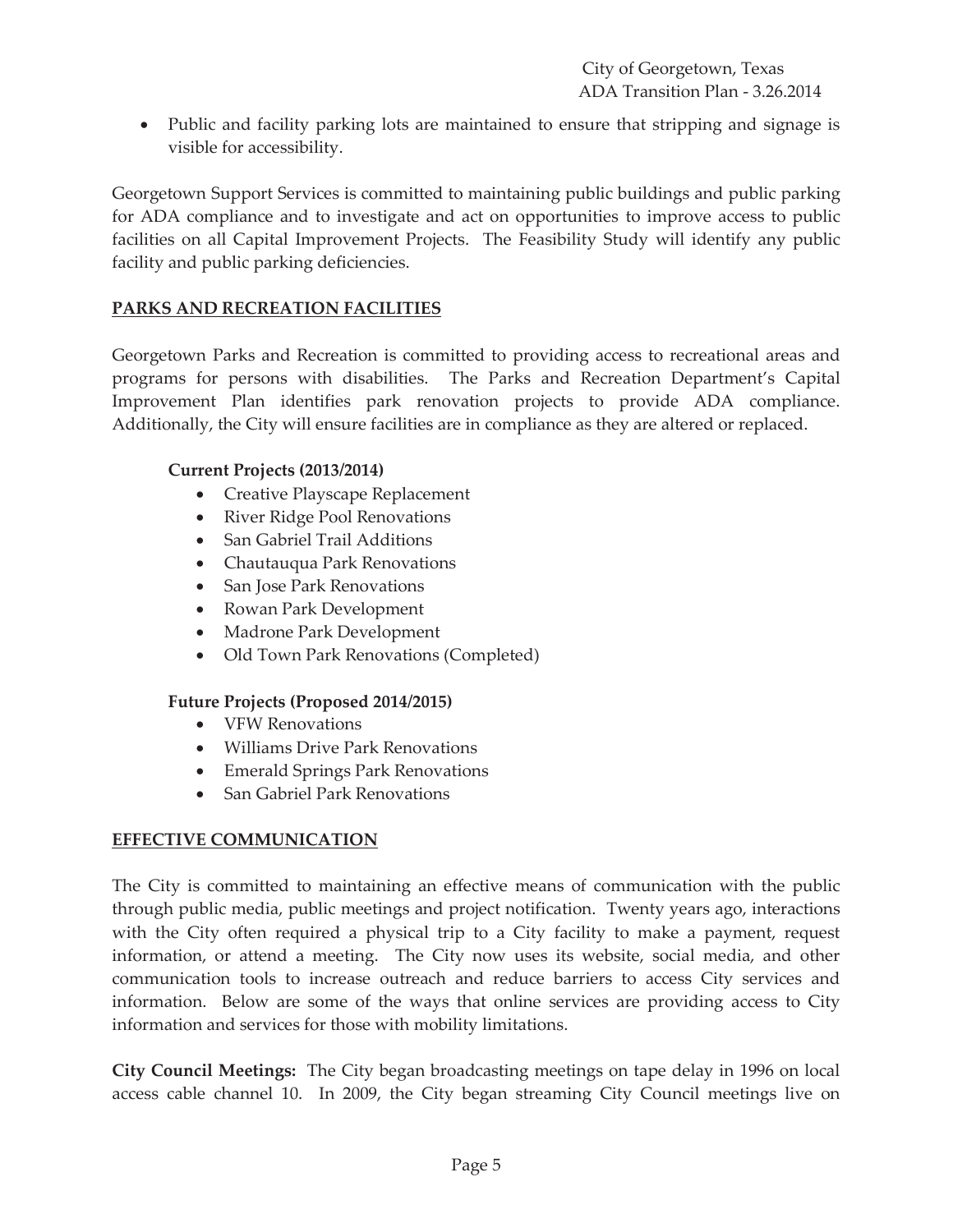City of Georgetown, Texas ADA Transition Plan - 3.26.2014

Georgetown.org and GTV channel 10. City Council meetings are also replayed on GTV and are available at any at any time for replay on Georgetown.org using a computer or mobile device.

**Online Payments:** City utility bills, municipal court tickets, some permits, and some kinds of event tickets can be paid online via Georgetown.org. The Public Communications Department continues to seek ways to improve and expand online payments in order to reduce the need to visit City offices.

**City Records:** Agendas and minutes for City Council meetings and board and commission meetings are available at Georgetown.org. Many other records such as current and past city ordinances and the local unified development code are available on the City website.

**City News and Information:** City news releases and City project information is posted to Georgetown.org and to City Facebook sites such as www.facebook.com/CityofGeorgetown and www.facebook.com/LivePlayGeorgetown. These social media sites allow anyone with a computer or mobile device to stay informed about City events and projects or ask questions of City staff.

**Video:** The City provides some messages and information via the City YouTube channel and on GTV channel 10 and on Georgetown.org. The Public Communications Department seeks to expand video programming in order to increase outreach of City information and programs to people of all abilities in the community.

**Website Accessibility:** In designing websites for City departments, the Public Communications Department has avoided using Flash animation and some dynamic features that are not ADA compliant. The webmaster also has implemented responsive design on many of the key website pages which optimizes web content based on the type of device accessing the website. Such technology improves readability of webpages for those with visual acuity limitations. Improvements in screen reader technology will expand the options for web design in the future.

As the City redesigns its websites in 2014, ADA compliance for City webpages as well as webpages from vendors that are providing City services will be a priority. The City will be developing a policy to verify that all digital communications are accessible through assistive technology such as screen readers and audio technology by following the guidelines below:

• Adopt a City policy that requires all webpages, including those purchased from third party services, to meet the following 508c3 standards:

Provide at least one mode of operation and information retrieval that does not require user vision, or support for assistive technology used by people who are blind or visually impaired.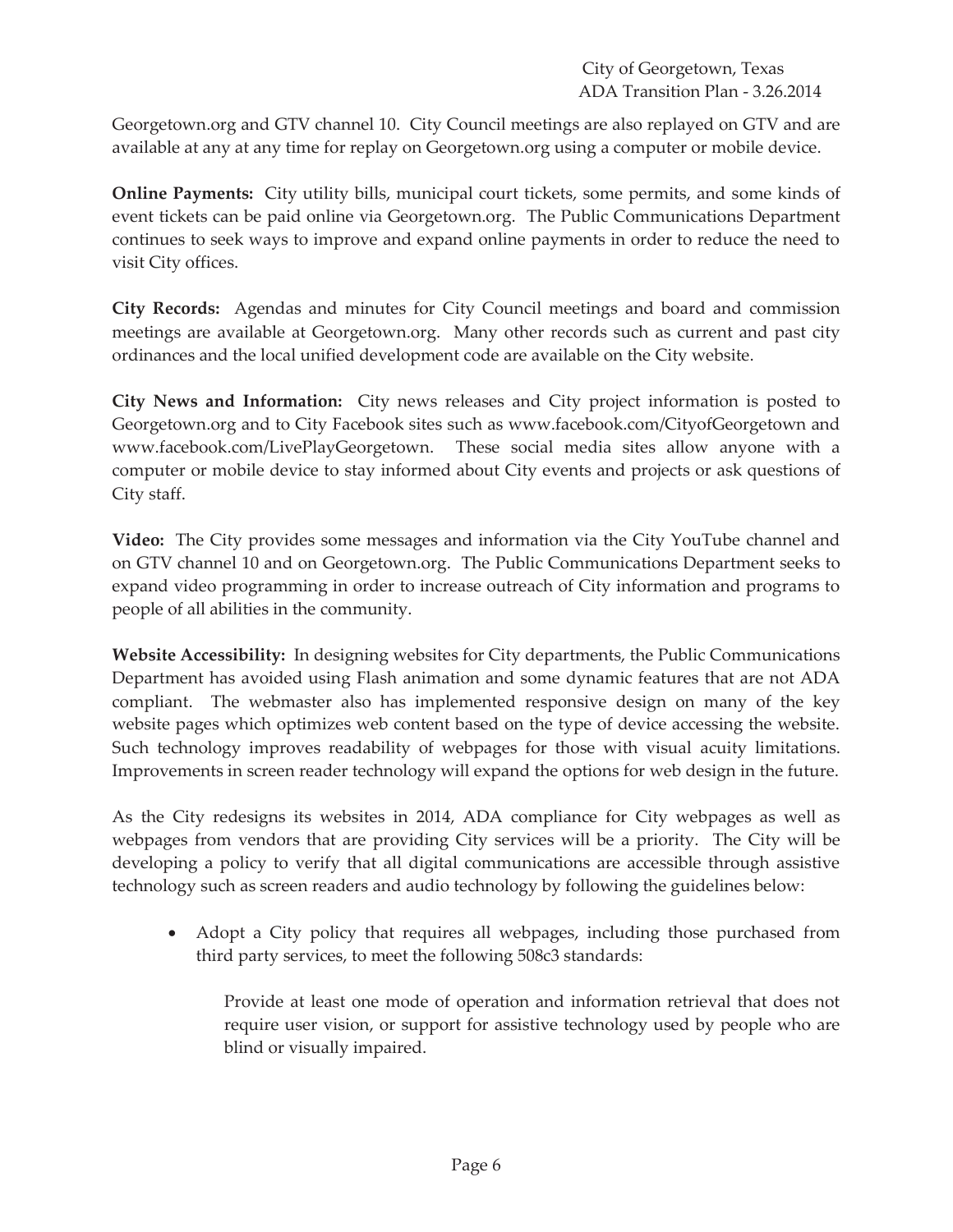Provide at least one mode of operation and information retrieval that does not require visual acuity greater than 20/70 in audio and enlarged print output working together or independently, or support for assistive technology used by people who are visually impaired.

Provide at least one mode of operation and information retrieval that does not require user hearing, or support for assistive technology used by people who are deaf or hard of hearing.

Where audio information is important for the use of a product, provide at least one mode of operation and information retrieval in an enhanced auditory manner, or support for assistive hearing devices.

Provide at least one mode of operation and information retrieval that does not require user speech, or support for assistive technology used by people with speech disabilities.

Provide at least one mode of operation and information retrieval that does not require user fine motor control or simultaneous actions and that is operable with limited reach and strength.

- Train all webpage content creators so that they understand alternate tags, descriptions, and captions. Minimize the use of portable document format (pdf) or non-text documents for the conveyance of information, and when pdfs are necessary, train content creators how to make such documents accessible.
- Ensure that all pages and documents include an easy to find contact phone number or email address so that users with disabilities have alternate ways to receive information.
- Minimize the use of tables for formatting, ensure all form elements are tagged, do not rely on graphics for the conveyance of information, and explain the content of maps in an alternate way when that map is being used to convey critical content.
- Routinely run digital services through online ADA check tools to ensure compliance.

The City uses other communication tools such as the monthly *City Reporter* newsletter in the utility bill as well as monthly ads in the *Williamson County Sun* to provide information on City news and initiatives. Postcards mailed to customers are used for certain messages such as water restrictions or information about City elections. Through all these means, the City provides outreach to the community in a variety of ways for those who may have mobility impairments or difficulty in using certain kinds of electronic or print media.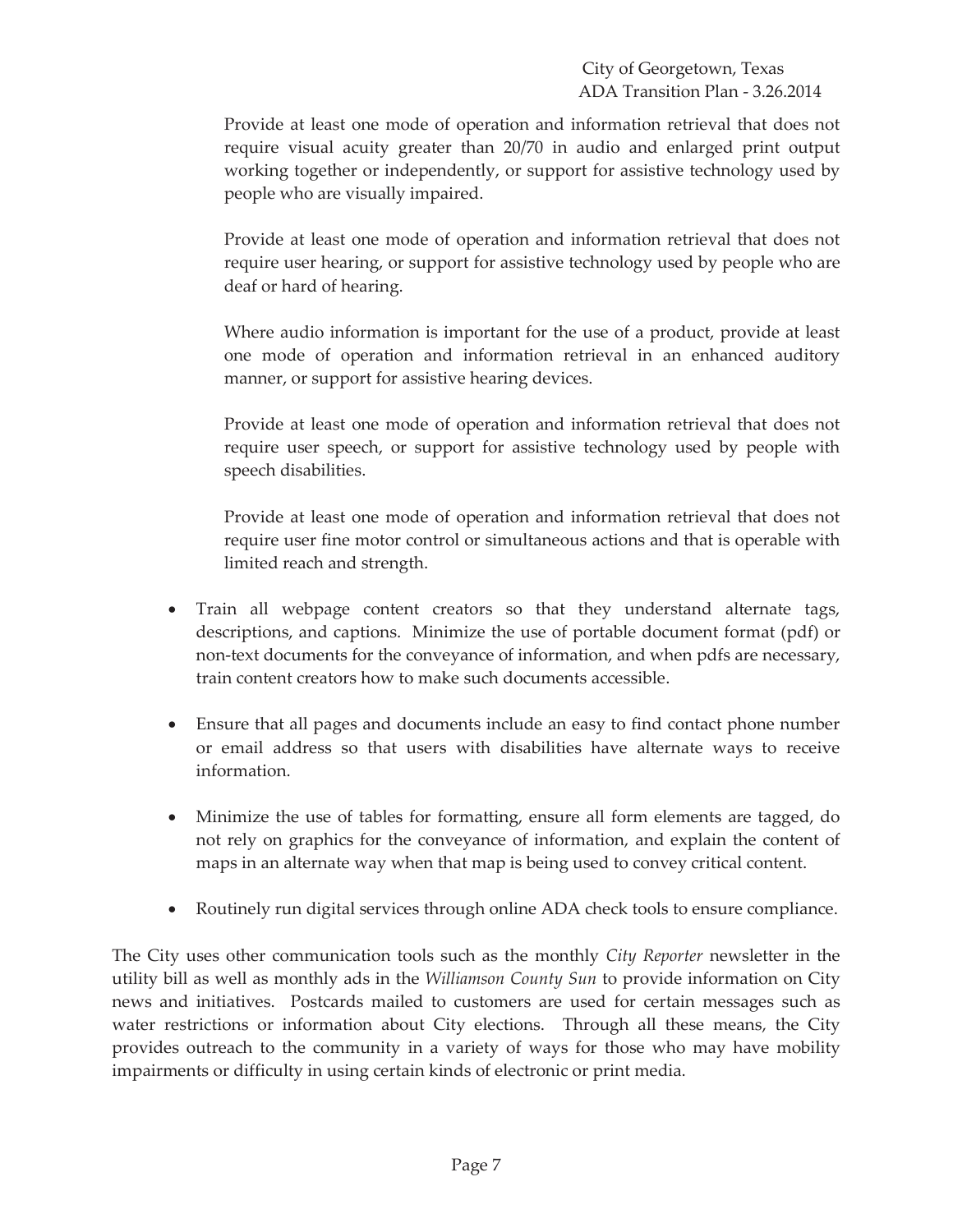#### **RESPONSIBLE OFFICIAL**

The official responsible for implementation of the City's ADA Transition Plan is the Building Official with Inspection Services in Georgetown Utility Systems, 300-1 Industrial Avenue Georgetown, Texas, 78626.

The City will adopt and publish grievance procedures providing for prompt and equitable resolution of complaints alleging violations of Title II. Complaints of alleged noncompliance and grievances concerning violations of Title II and Program Access in the City of Georgetown should be directed to:

Dave Hall, Building Official 300-1 Industrial Ave Georgetown, Texas 78626 Telephone: (512) 930-2547 Email: dave.hall@georgetown.org

#### **BUDGET**

The financial cost to fully implement the ADA Transition Plan in compliance with Title II should be included in the City's annual budget each year. Each affected City Department, including Transportation (street parking and sidewalks), Facilities (public buildings and public parking lots), Parks and Recreation and Public or Effective Communications (to include the City's web page) should allocate funds in the respective budgets for inclusion in the City Budget.

#### **PART IV – RECOMMENDATIONS**

**FEASIBILITY STUDY.** The City should conduct a feasibility study to obtain an analysis and evaluation for proposed projects to determine if the projects are technically feasible and to provide an estimated cost for project prioritization and budgeting. The Feasibility Study will provide recommendations for implementation of the ADA Transition Plan, including prioritization of projects, scheduling and integration of those projects into the City CIP and City Budget. The Feasibility Study has been included in the scope of services for the 2014 Sidewalk Study proposal. Once the Feasibility Study is complete it will be presented to the ADA Advisory Committee for review and recommendation to the City Council.

**ADA ADVISORY COMMITTEE.** The City should establish an ADA Advisory Committee. Membership on the Committee should include City Staff (including transportation, street parking and sidewalks), parks and recreation, facilities (public buildings and public parking lots), public or effective communication (to include the city's web page) and legal and citizen representatives with ADA mobility limitations, as well as the sight and hearing impaired. The ADA Advisory Committee would inform the City Council concerning Title II issues applicable